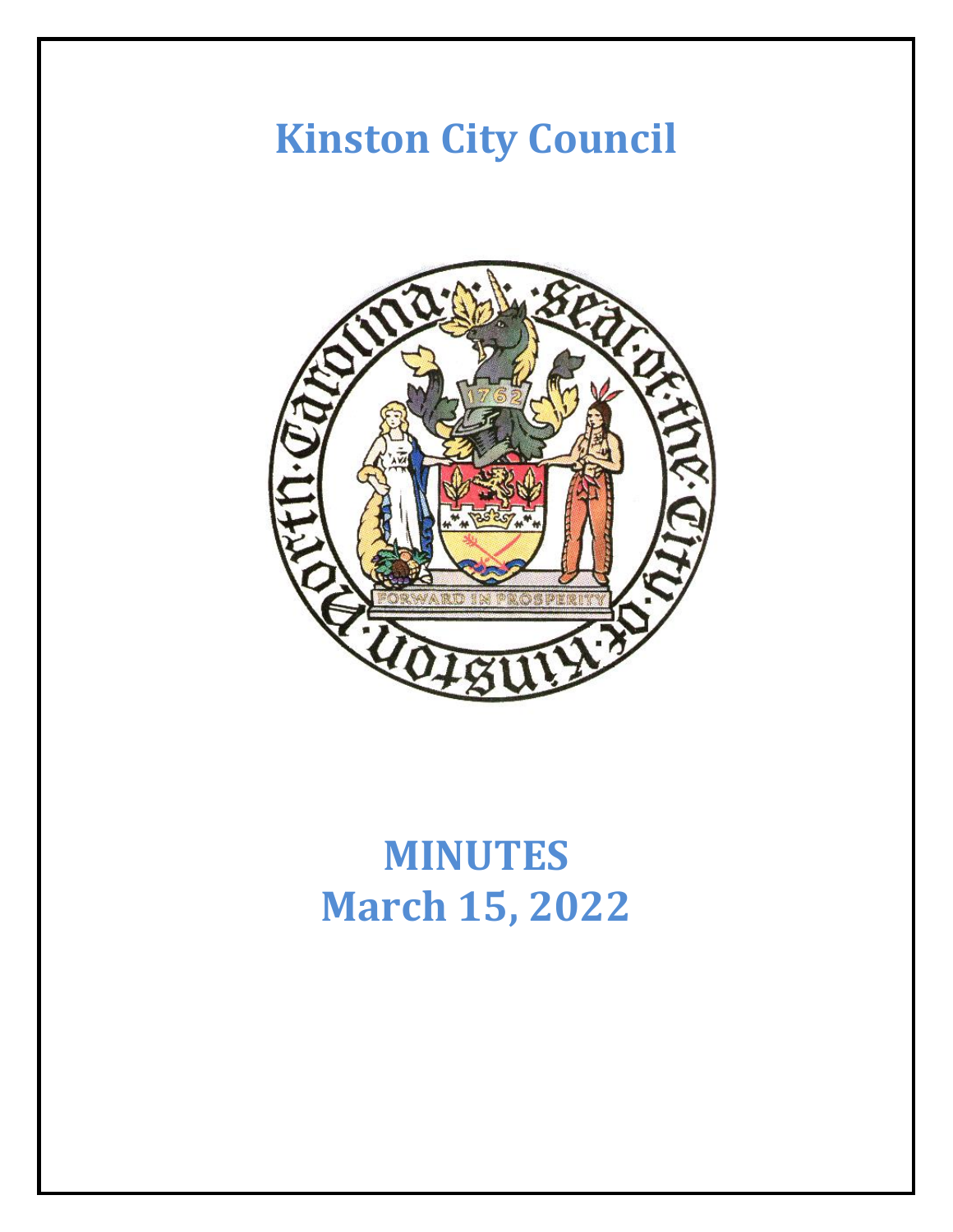# **Minutes**

Kinston City Council City Hall · 207 East King Street **Tuesday, March 15, 2022** Work Session Canceled · Regular Meeting at 7:00 pm

**This meeting was held in person and published electronically at <https://www.facebook.com/KinstonCityHall>**

#### **REGULAR MEETING**

**Mayor Pro Tem Antonio Hardy called the meeting to order at 7:00 pm.**

**Councilmember Chris J. Suggs delivered the prayer followed by the pledge of allegiance.**

**Councilmembers' Roll Call**

**Present: Councilmembers Sammy Aiken, Felicia Solomon, Chris J. Sugg, and Mayor Pro Tem Antonio Hardy.**

**Present Also: Rhonda Barwick, Interim City Manager and James Cauley, City Attorney.**

**Absent: Councilmember Robert Swinson and Mayor Don Hardy.**

#### **CITIZEN COMMENT**

Citizens must sign in prior to the start of the meeting if they wish to address the City Council. Citizens should state their name and address prior to beginning their comments and may speak up to a maximum of 3 minutes. Citizens seeking assistance or asking questions will be contacted by a member of the Governing Body or by appropriate City Staff.

**There were no citizens' comments.**

#### **Adoption of the Agenda**

*If a Councilmember wishes to revise the agenda, the Motion to add or delete an item will be entertained prior to Adoption of the Agenda.*

**Councilmember Aiken made the motion, seconded by Councilmember Suggs, and upon a unanimous vote of [4-0], the agenda was adopted.**

#### **PRESENTATIONS**

**1. Women's History Month Proclamation ---------------------------------Mayor Pro Tem Hardy**

Councilmember Solomon read the proclamation proclaiming March 2022 as Women's History Month by Mayor Don Hardy.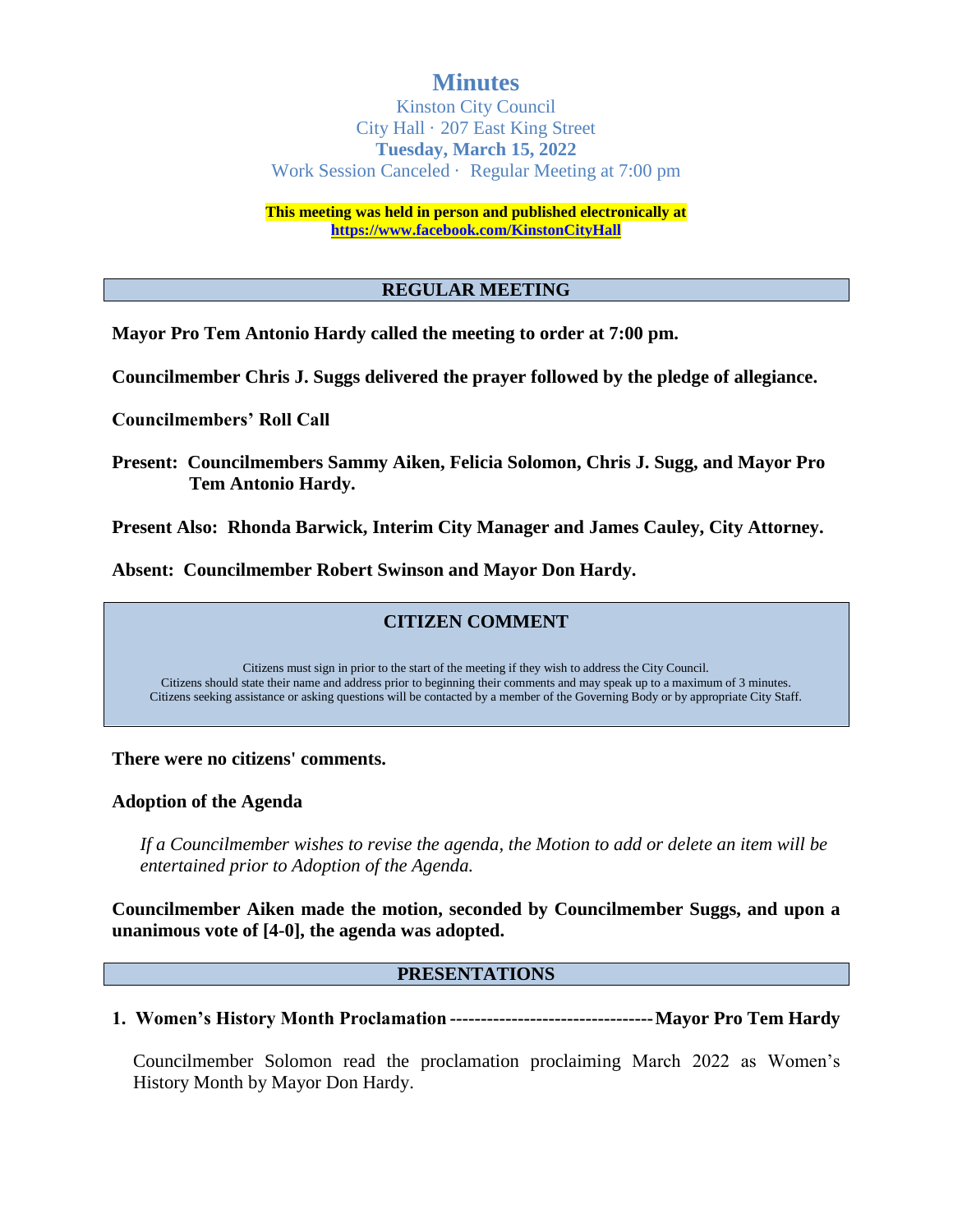Mayor Pro Tem Hardy thanked Ms. Solomon and stated that it was only fitting for Ms. Solomon to deliver the proclamation.

# **2. Eastern NC Neighborhood Revitalization Proposal -------------------Margo Dawson, TTUS**

Ms. Margo Dawson introduced Jelyse Dawson, assisting with the presentation. She shared that Lin Dawson was also a part of the team but due to flying, would be joining the meeting later. Ms. Dawson explained that they are here to rebuild, reclaim, and restore futures through education, career training, health, and social programming with the purchase of J. H. Sampson School. She noted that this could be reached by facility restoration workforce development, and providing a community center. The timeline from purchase in 2013 through the present was shared. The building was opened in 2014 for programming with the support of people around the state. Ms. Dawson discussed the work of TRAINTHEMFORSUCCES that was conducted within the community.

Ms. Jelyse Dawson explained that they are mindful of what is happening in this area regarding the Lenoir County stats in comparison to the National Average for household income, poverty rate, unemployment, households with broadband, high school graduation or higher, and bachelor's degree or higher. She stated they are creating programs to help with these issues. There was a discussion about the building needing to be restored. If they can restore the building, it could be a potential rental space; partner with companies to get people trained for warehousing, and supply chain; senior housing; and veteran housing. This could help bolster and support the community with this facility. The second option is to turn the building into a workforce development space. She stated they saw four career tracks for Kinston as 1) business administration, 2) IT, 3) manufacturing, and 4) skilled trades. Ms. Dawson discussed the current partnership with the Kinston Community Health Center "100 Fit Females". Through a grant, the program provides virtual free fitness, mindfulness, and life coaching to women. She stated that so far there are over 100 women signed up from age 21 to 79. She stated that 65% of the women have some pre-existing health condition (high blood pressure, diabetes) and some are beginners in their fitness journey. Ms. Dawson presented two options for consideration. The first is facility renovation and the second is to focus on workforce development.

Councilmember Suggs thanked the Dawsons for the presentation and their commitment over the years. Mayor Pro Tem Hardy thanked them also.

Councilmember Aiken asked if they had any type of engineering report that could be presented later. Ms. Margo Dawson stated they did and would email it to the Council along with other financial sources they are pursuing as well.

Councilmember Solomon asked if they had plans to be in the community this summer outside of the "100 Fit Females". Ms. Margo Dawson stated they are working on getting the courses ready for the workforce development project. She said they have an upcoming meeting with Amazon and if they cannot get assistance with renovations, they are looking for someone interested in purchasing the building that would enhance the community. Councilmember Solomon asked if they had talked with Rusty Hunt at LCC. Ms. Dawson shared that they had a meeting with LCC about six months ago, but they have problems with getting people there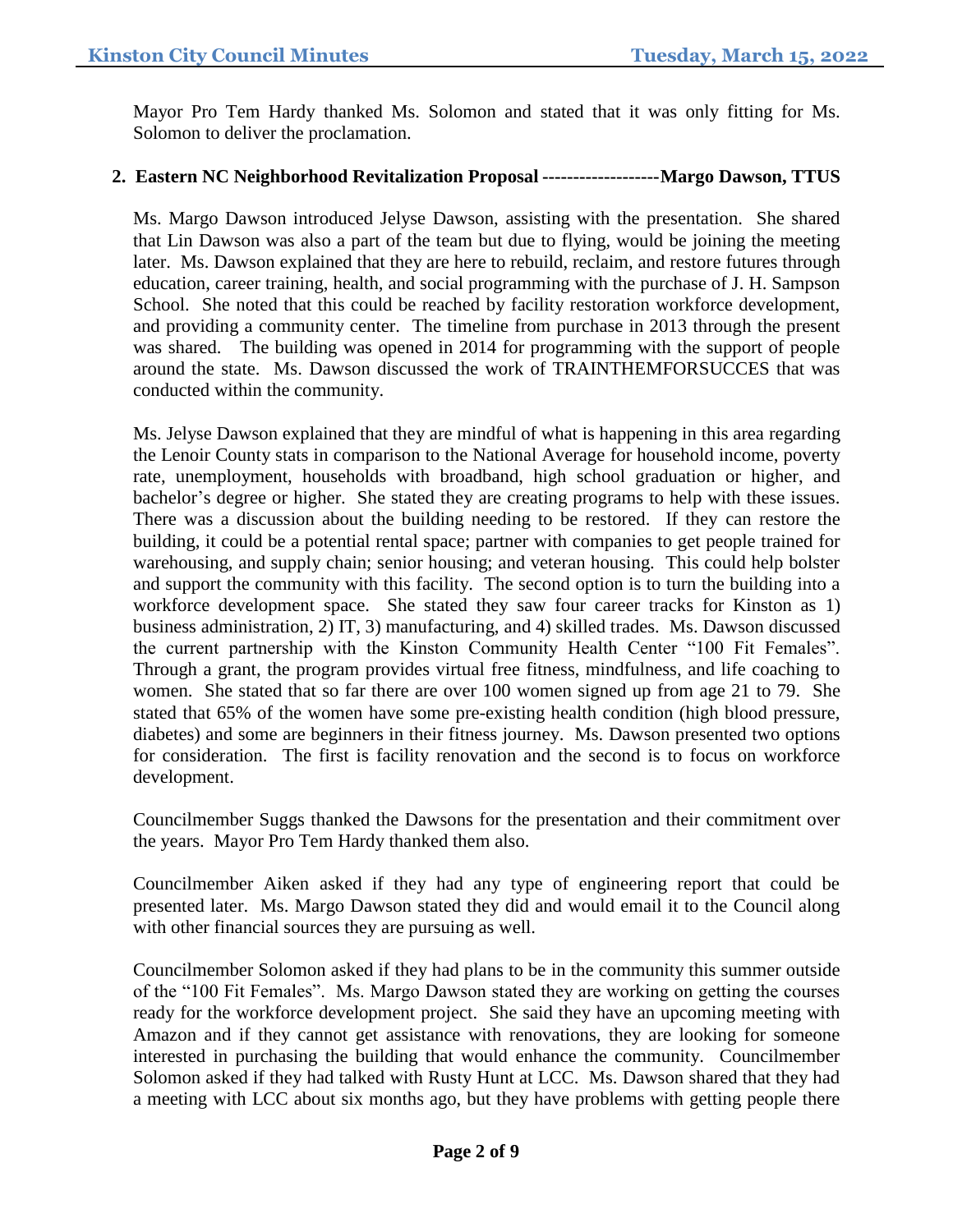to take the array of courses they already have for whatever reason. She stated that if the renovations are done, it could be a satellite location.

**3. Glenn Raven Mill Redevelopment Update-----------------------------------------Marcia Perritt**

Marcia Perritt, Community Development Consultant stated that Glenn Raven Mill is located at 800 Manning Street in Mitchelltown (Arts and Cultural District). The building is a historic mill (spinning mill) and was donated to the City in 2016. She reminded everyone that the building is vacant and ready for revitalization. Ms. Perritt showed an aerial view of the building and shared that some portions of the mill are in the 100 and 500-year floodplain. She gave some of the building stats and noted that the City did enter into an option to purchase agreement with a private developer in June 2019. That option was extended several times and has expired. It is now available for other uses. Ms. Perritt stated she was compelled to bring this up again by the renaissance of the Mill Tax Credit. This is a program that was active in 2000/the 2010s, and a lot of the mill redevelopments seen around the state are a result of this program. It ended but was recently revived and is an excellent tax credit for mill rehabilitation. It is coupled with historic tax credits and the building is potentially eligible for these tax credits. Because of the siding, the State Historic Preservation Office has said they cannot yet tell if it is qualified. They need to see the siding removed, but there is a high likelihood given the age and the integrity of the historic structure. The Historic Tax Credit coupled with the Mill Tax Credit could make this a project that is financially feasible and attractive to a private developer. Ms. Perritt shared some of the projects from around the state. The examples were of similar size to Glen Raven and were now luxury apartments and affordable housing (low-income housing tax credit program),

Councilmember Aiken asked if this is where Phase II of the Riverwalk ends, and Phase III begins. Ms. Perritt stated that Phase III is to run from Glen Raven Mill to the Kinston Music Park. Mr. Aiken asked if we would have an easement if a developer purchased it. Mr. Cauley stated we could retain an easement for that purpose. Mr. Aiken mentioned that there were nice apartments behind McDonald's.

Councilmember Suggs stated that with the siding removed it would open up options for tax credits and asked if she was suggesting that the City invest in removing the siding. Ms. Perritt responded that she was, and taking proactive actions (removing the siding, placing the building on the National Register) to ready the building for private investment will help open the pool of potential developers who might be interested. Also, going so far as developing what uses we would like to see in that building (commercial, market-rate affordable housing); exploring what uses are possible from a market and financial perspective, and being a little more prescriptive when you go to the development community to say, this is what we would like to see happen with this building. It not only advantages the City but is more of a benefit to the private sector in them knowing that the City is willing to partner with them, and they spend less time with pre-development. Step one would be to remove the siding so that it could be listed on the National Register. Without unlocking the Historic Tax Credit possibility, which unlocks the Mill Tax Credit this would be a very challenging project without the two tax credits.

Councilmember Aiken asked if there was asbestos. Ms. Perritt stated that Phase I & II environmental assessments for this mill.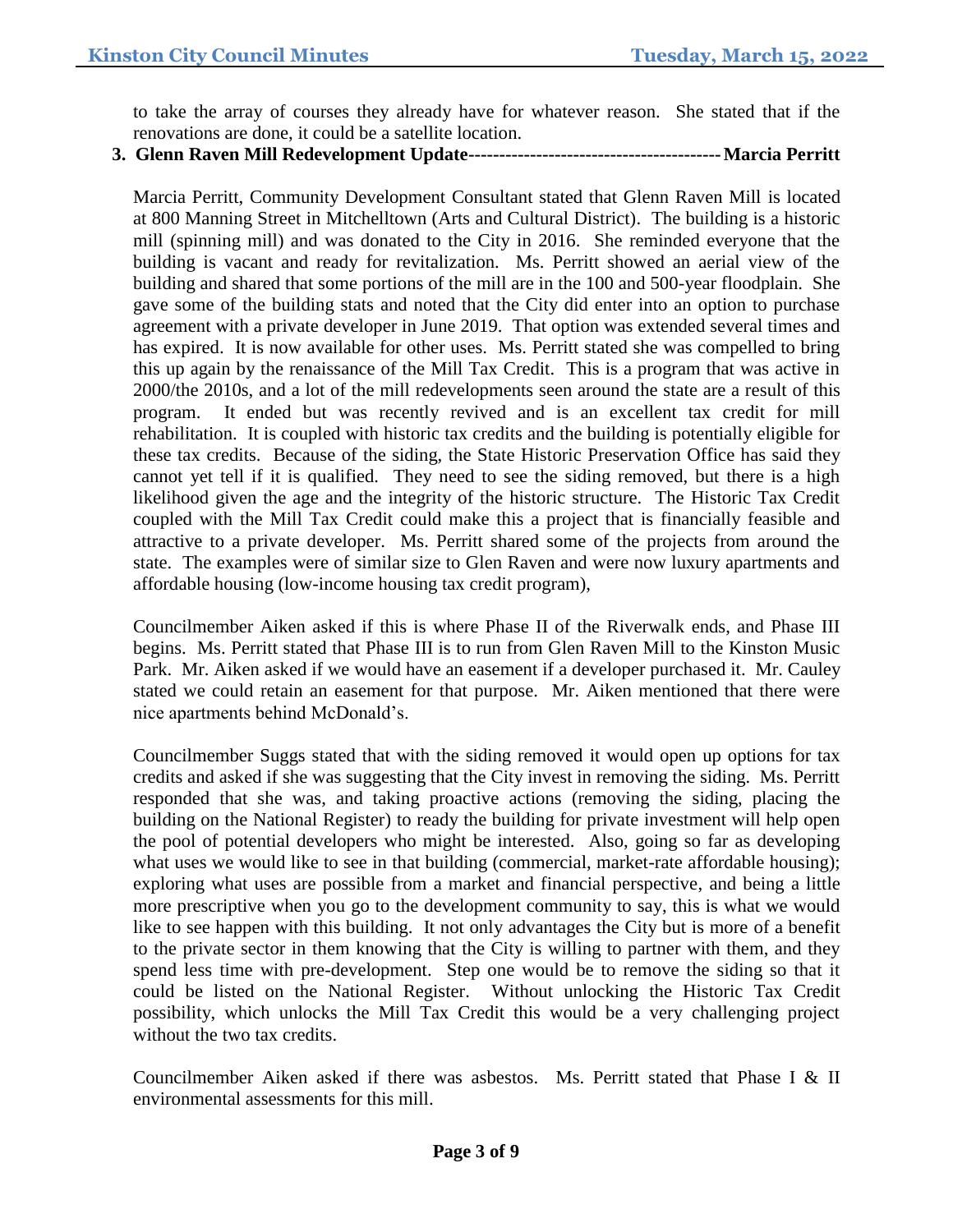Councilmember Solomon asked if was possible to schedule a site visit for the Council. Ms. Barwick stated she could and asked the Council if this was something they would like Marcia to pursue to give a plan and some cost estimates for the siding, and other pre-development work.

The Council gave a consensus to move forward. Ms. Perritt stated she would bring more information so they would know what the path ahead looks like and if they wanted to move ahead with more pre-development work.

Councilmember Solomon asked if when talking about the Sampson property, what would qualify that property to be able to be on the Historical Register. Ms. Perritt stated that given its age and the cultural significance of the building, it is worth exploring listing it on the National Register which would open up the building for the Historic Tax Credit. It was previously explained that affordable housing, rental housing, veteran housing, or senior housing could be a viable use for that building and could open other sources of financing; particularly the low-income housing tax credit. It is challenging for low-income housing tax credits because of its location. The NC Housing Finance Agency (allocates those tax credits), the most competitive one (9%) which provides the most financing, it is challenging to get it in areas where there is high distress. That said, the building may qualify for a 4% tax credit, and paired with other funds, may make it a viable path. The building's location is important (along the MLK corridor); the Health Center will be constructing a new facility on the corner of MLK and King Street, the Wood Ducks stadium is to the north, and J.H. Sampson is in the middle. Ms. Perritt stated she thinks the J.H. Sampson is key to a broader revitalization strategy of the MLK corridor. The building is challenging because of its condition and because of its layout. The Historic Tax credit means you have to maintain the historic layout of the building and makes redevelopment more constrained. Ms. Solomon asked Ms. Perritt if in looking at the options presented were there any other funding sources to support the vision.

Councilmember Suggs thanked Ms. Perritt and thought this was the perfect time with the tax credit coming back.

#### **MINUTES**

**Consider approval of the minutes of the City Council meeting held on Tuesday, March 1, 2022 ---------------------------------------------------------------------------------------- Debra Thompson**

**Councilmember Aiken made the motion, seconded by Councilmember Suggs, and upon a unanimous roll call vote (Councilmembers Aiken, Suggs, Solomon, and Mayor Pro Tem Hardy – Yes) of [4-0], the minutes for March 1, 2022, were approved.**

#### **ACTION AGENDA**

**1. Consider Approval of Capital Project Ordinance Amendment – Briary Run Phase V (S9206) Budget------------------------------------------------------------------------ Donna Goodson**

**Ms. Barwick shared that Ms. Goodson was a new grandmother and Ms. Carol Bell would go over the project budgets tonight.**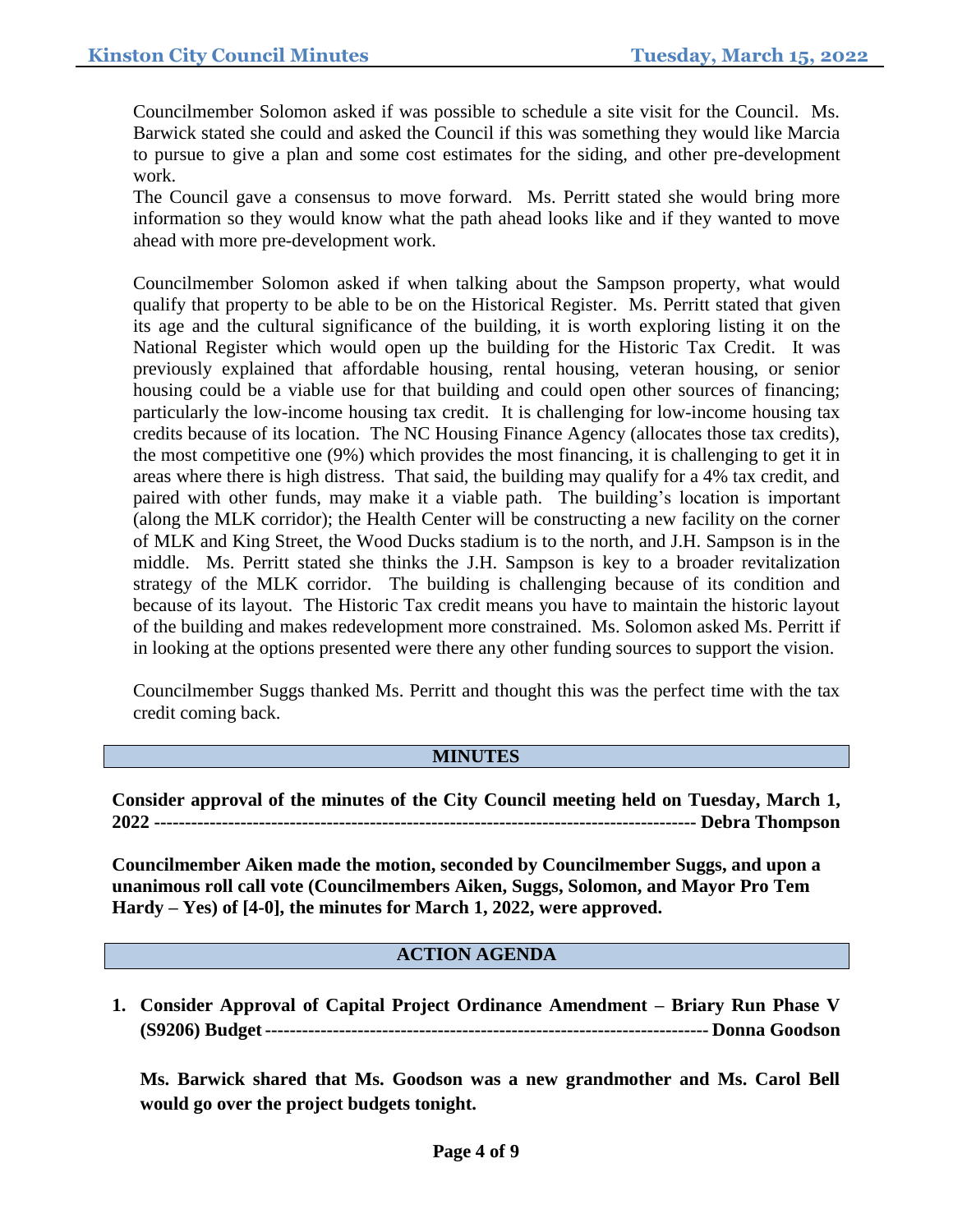Carol Bell, Assistant Finance Director stated that funding of \$1.4 mil was received for this project. After the bidding process was concluded, the bid was over the amount awarded. They applied for and were approved for \$2.9 mil. and asked for a budget amendment for this amount.

**Councilmember Suggs made the motion, seconded by Councilmember Aiken, and upon a unanimous vote of [4-0], the Capital Project Ordinance amendment – Briary Run Phase V (S9206) budget for \$2.9 mil. was approved.**

**2. Consider Adoption of Capital Project Ordinance NCGTP Terminal Waterline Replacement Project (W9121) Budget ------------------------------------------ Donna Goodson**

Carol Bell, Assistant Finance Director shared that they would like to establish this Capital Project for \$716,300 with 50% (up to a maximum of \$358,150) to be forgiven and the remainder of the payable at the maximum interest rate of .18%.

**Councilmember Solomon made the motion, seconded by Councilmember Suggs, and upon a unanimous vote of [4-0], the Capital Project Ordinance – NCGTP Terminal Waterline Replacement Project (W9121) Budget for was adopted.**

**3. Consider Adoption of Capital Project Budget Ordinance – State SCIF Directed Grant Project (G9147) Budget ------------------------------------------------------------- Donna Goodson**

Carol Bell, Assistant Finance Director asked that the establishment of the grant for the SCIF for the Capital Project (G9147) for \$100,000. This will be for resurfacing multiple parking lots in the downtown area that need repairing, sealing, asphalt resurfacing and stripping.

**Councilmember Aiken made the motion, seconded by Councilmember Suggs, and upon a unanimous vote of [4-0], the Capital Project Budget Ordinance – State SCIF Directed Grant Project (G9147) Budget was adopted.**

# **INFORMATION AND UPDATES**

**FY 21-22 Quarter 2 Budget Status---------------------------------------------------- Donna Goodson**

Carol Bell, Assistant Finance Director shared that the information in the budget packet was for six months (50% of FY 21-22) and does not include any approval. Ms. Bell stated this is for July 1, 2021 to December 31, 2021. With all the funds combined, the City received \$46,475,162 in revenue and expended \$41,842,052. She explained that the General Fund comes from three major sources. The Property Tax (43%), the Local Government Sales Tax (17%), and State Shared Revenue Franchise Tax (7%). We are at 44% of the budget in what was spent compared to the actual amount spent for FY 22. Ms. Bell explained that also in the packet were the General Operating Expenditures by the organization, with a breakdown of the budget being \$24.3 mil and we are at \$10.5 mil for actual expenses. The graphs show the revenues versus expenditures with \$46.4 mil revenues and spent \$41.8 mil. She also noted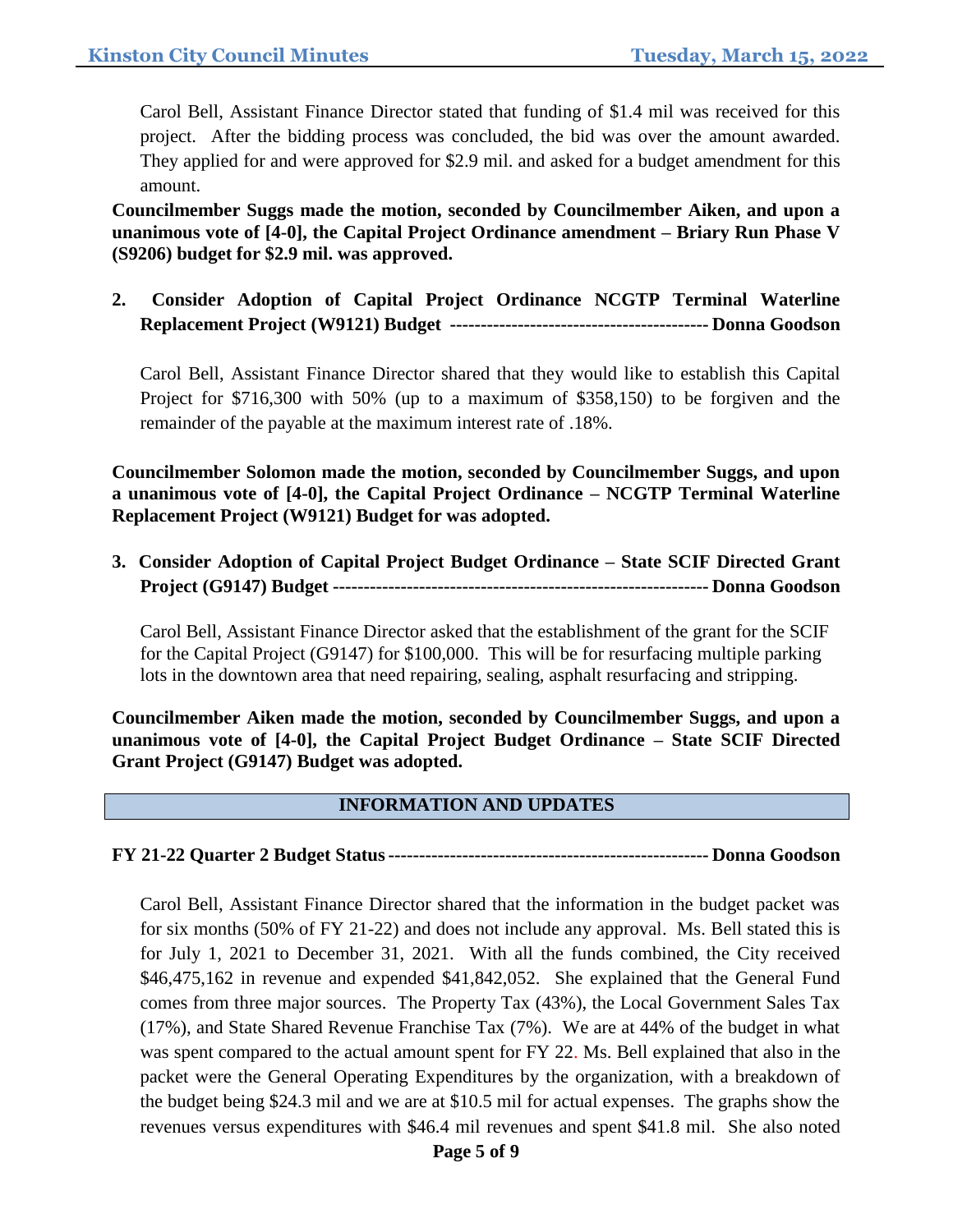that the requested information regarding training and development by organizations was included in the packet.

Councilmember Suggs asked for an explanation of the General Fund is the only one that underperformed at the midpoint of the fiscal year. Ms. Barwick responded that the General Fund is primarily revenues and the time that people pay their taxes creates that reverse. They are the only ones at this time of year that may have more expenses than revenue but will have enough cash in the other funds to carry it through until the taxes come in.

Councilmember Solomon asked if it was the end of this month that the property tax list would be published. Ms. Bell stated that was correct.

# CITY MANAGER'S REPORT

# **Police Department Update – K9 Update and Illegal Firearm Seizure----------- Jenee Spencer**

1. Major Keith Goyette, Kinston Police Department discussed what has been done for the last two years in the K9 division. Major Goyette stated we currently have four police K9 teams that consist of the police dog and a handler. We have a canine instructor within our agency which saves \$10,000-\$15,000 per year for having the instructor. We currently use Belgian Malinois/German Shepherd mix dogs. All of our dogs hail from Europe and have passports. Each of our K9 handlers and dogs completes a 240-hour basic training block, receives 16 training hours per month as well, and is certified annually with 40 hours of training in Greenville. They are trained in controlled substance detection, building searches, man tracking, handler protection, and suspect apprehension. In 2021 our K9 teams performed 47 tracks and located 19 individuals, which is about a 41% success rate. Of our four K9s, two are over 8 years old and stated that they would be retired out and replaced by new dogs. Major Goyette shared some success stories regarding a runaway juvenile (located in 5-10 minutes); officers were engaged in a foot chase, the K9 officer was called to the location of the start of the foot chase, and during the track, the K9 team located a loaded semi-automatic firearm in a yard; and lastly during a vehicle stop as the officer approached the driver side of the vehicle, the driver sped off, he was pursued and the K9 officer returned to the start of the chase to find another firearm that had been stolen.

Councilmember Aiken inquired about the bomb threats at the school and if the dogs were trained for detecting bombs. Major Goyette stated they were not and shared that we would have to get an additional dog for that (usually Labradors). Mr. Aiken asked who we called in those cases. Major Goyette stated that the Police Department coordinates with the Fire Department and depending on whether it is a credible threat Cherry Point or Camp Lejeune is contacted for assistance.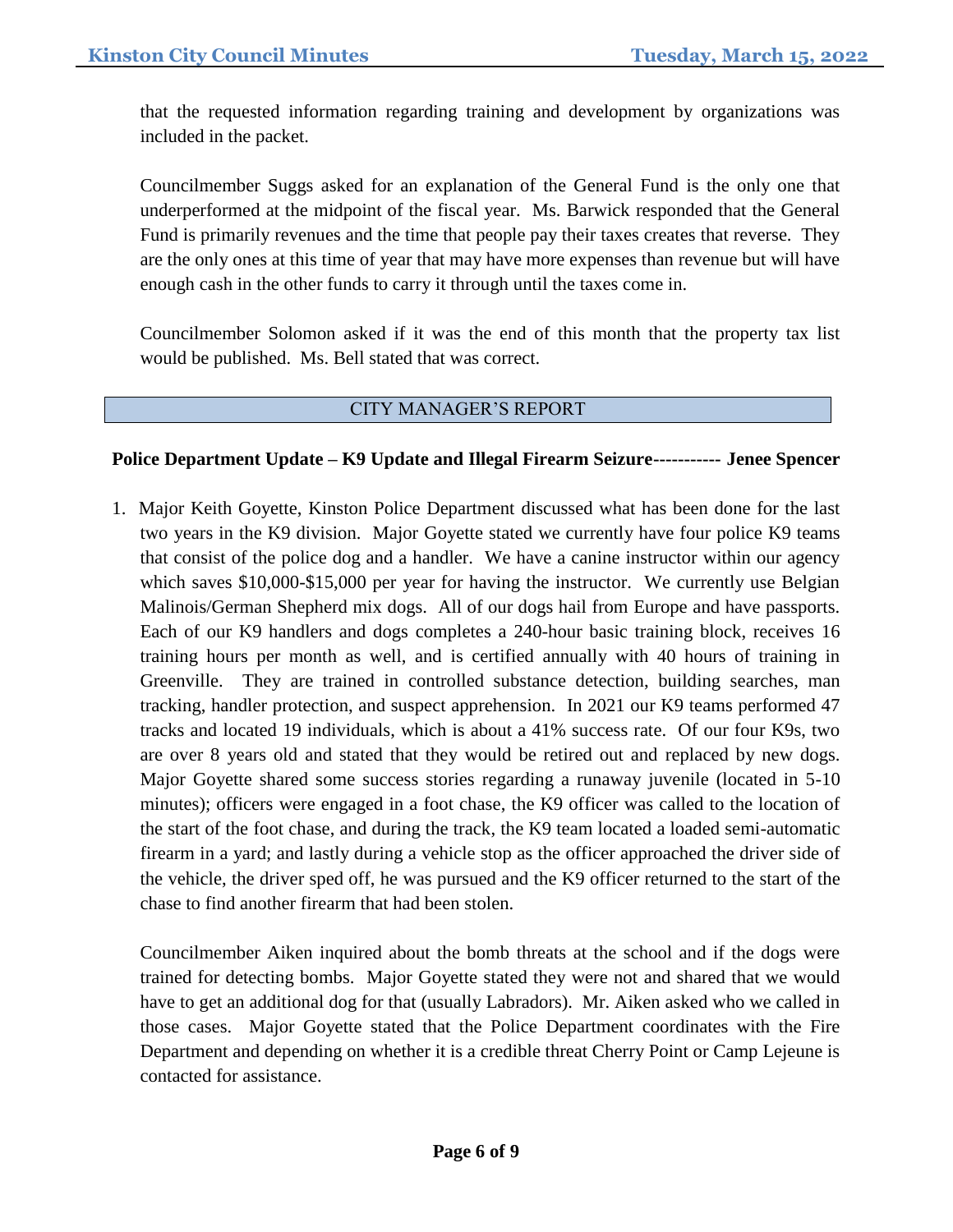2. Major Goyette reviewed some of the illegal firearm seizures that have been made over the last three years. In 2020 the officers seized 145 firearms, in 2021 187 were seized, and for 2022 to date, we have seized 37 firearms, including 2 today. The goal is to reduce crime in the city and produce a safe atmosphere for the citizens. One way of deterring crime is seizing illegal firearms. Major Goyette responded to Mr. Aiken's question of where the guns were being stolen from by saying that most were stolen from unlocked vehicles. He encouraged owners

Councilmember Suggs asked about the major traffic operation conducted in February. He asked if it was a part of the illegal firearm seizure program. Major Goyette said that was utilizing the local, state, and federal resources to get illegal guns off the streets.

Councilmember Solomon shared for the sake of clarity that during that operation, unfortunately, a citizen was hit. The circulated video showed that officers were laughing and raised a lot of concern to the citizens. After looking into the incident, it was found that it was not one of our officers.

Mayor Pro Tem Hardy asked for an update on the event that occurred today. Major Goyette shared that around 5:53 pm our officers heard gunshots coming from the direction just behind the Police Department (Carver Courts), they called it in and responded. One there, a subject was seen shot in a vehicle. EMS was contacted and gave the victim assistance needed. Thirteen shell casings were located at the scene and the case is currently under investigation. Mayor Pro Tem Hardy stated we never know what is going through an individual's mind or the action they may take and noted that our police officers are on the job.

Mayor Pro Tem Hardy announced that Mayor Hardy is in Washington, DC advocating for the City of Kinston.

3. Keegan Huynh, Human Resources Intern stated he has taken over the monitoring of the COVID-19 vaccination and testing efforts, as well as working to complete the hiring process for the Vaccine Program Administrator position. The position is fully funded by the COVID-19 Community Development Block Grant that we were awarded. The purpose is to have an individual whose work scope is completely devoted to strategizing how we can increase vaccination and testing rates here in the community. Mr. Huynh discussed the qualifications of the position and shared that there were several applications. Chasity Pate stood out as the most qualified and was selected to fill the position. Ms. Pate will start next week and make sure we get our vaccination rates up. Mr. Huynh shared that the State would switch our providers from Star Med to Radius Labs. Radius Labs has been working with the hospital on their testing efforts and this should be a seamless transition. Star Med's last day will be March 31st and on April 1st Radius will start. Over the past month, our vaccination and testing numbers have sharply declined. In January there was an average of 571 tests and 12 vaccines being administered every week, in February it fell to 107 tests and 14 vaccines per week, and last week there were 38 tests and 8 vaccines. Starting with Radius on the 1st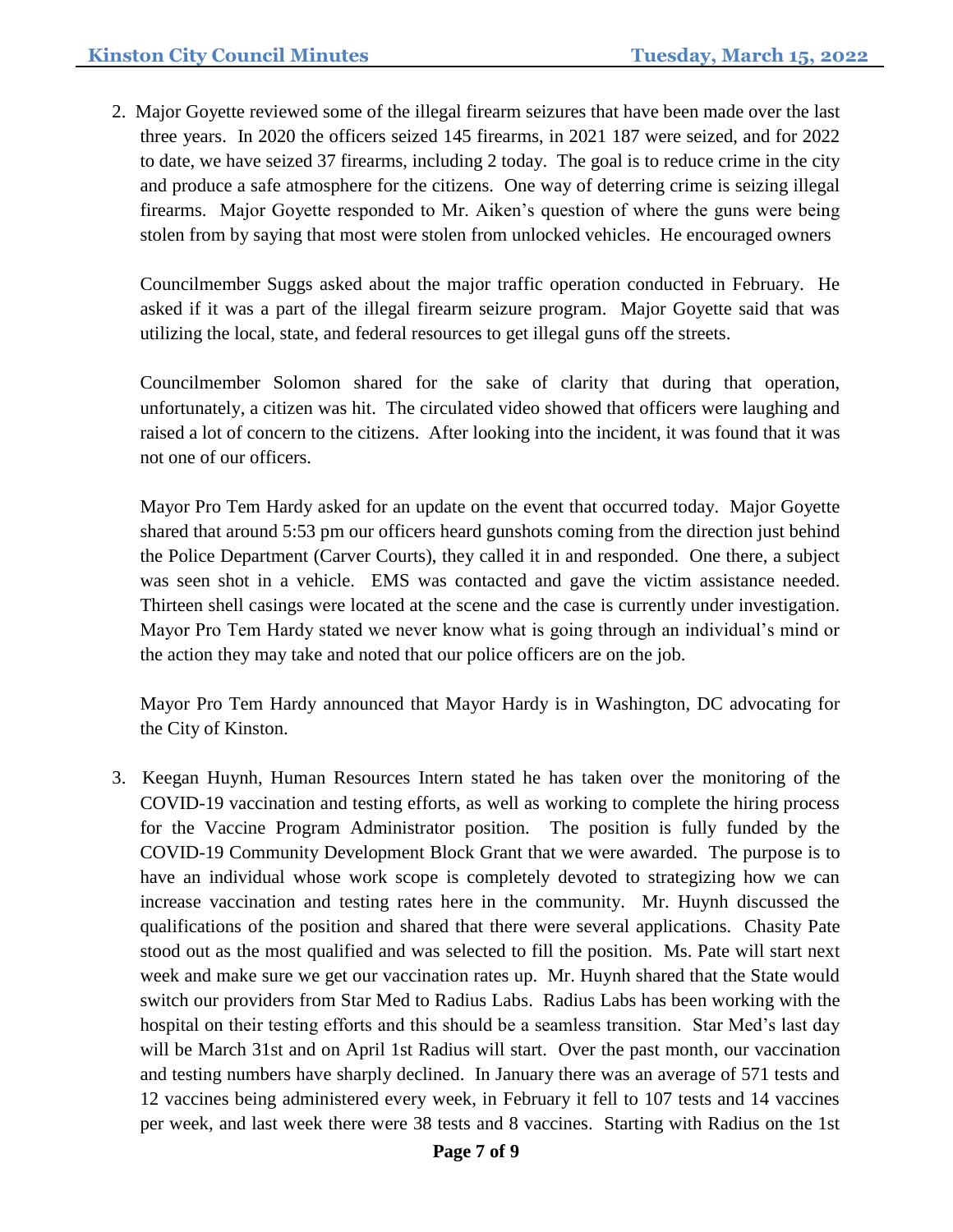we will start having a single vaccination location per day and will work on more evening vaccination drives, potentially at-home visits, and weekend events. Councilmember Solomon stated she spoke with Pam Brown, Director of the Lenoir County Health Department who expressed how appreciative she was of the work the City was doing to help with the vaccinations. Mr. Huynh said that they would be coordinating with the County.

Councilmember Suggs thanked Mr. Huynh for his leadership and for stepping in to fill the void in terms of our vaccination and testing events. He shared that he was excited about Chasity stating and that she has done a lot of great work here in the last few years. She has worked with Kinston Teens and the Fresh Food Interest Group.

Mayor Pro Tem thanked Mr. Suggs and the Kinston Teens program for their work in passing out testing kits in the area.

# CITY ATTORNEY'S REPORT

James Cauley, City Attorney shared that the recruitment search consultant prepared the draft brochure. He was asked to share the draft, which was done this afternoon. He stated he did get some comments back and asked the Council to look at the brochure and let him know of any concerns. He will collect the comments, submit them back to the consultant so that any revisions needed can be made to the brochure. She is ready to get the brochure circulated and start the process.

# MAYOR AND COUNCILMEMBER REPORTS

Councilmember Solomon addressed the City Manager and the City Attorney to see if it was possible to look at creating a policy on the use of the City Seal. We do not want other agencies or individuals who may be doing something within the city to use the seal and it is interpreted that it is a City function. We want to avoid any gray areas of assuming liability and in consideration of branding. Mr. Cauley shared that he could get that done fairly easily.

Councilmember Suggs spoke regarding the Public Information Officer position and felt that having a single person who can be consistent in our branding, our messaging, and our communications for the City. This will fill a void in how we market and present our city to ensure that we have consistent and good public information sent out. Mr. Suggs apologized to those tuning in at home regarding the inconsistencies in our Facebook Live stream. Ms. Barwick shared that Mr. Thomas felt that it was in the signal and not the building.

Mayor Pro Tem Hardy thanked the Dawsons for the presentation, Marcia for her presentation, and the staff for continuing to do a great job. He asked everyone to pray for the Swinson family.